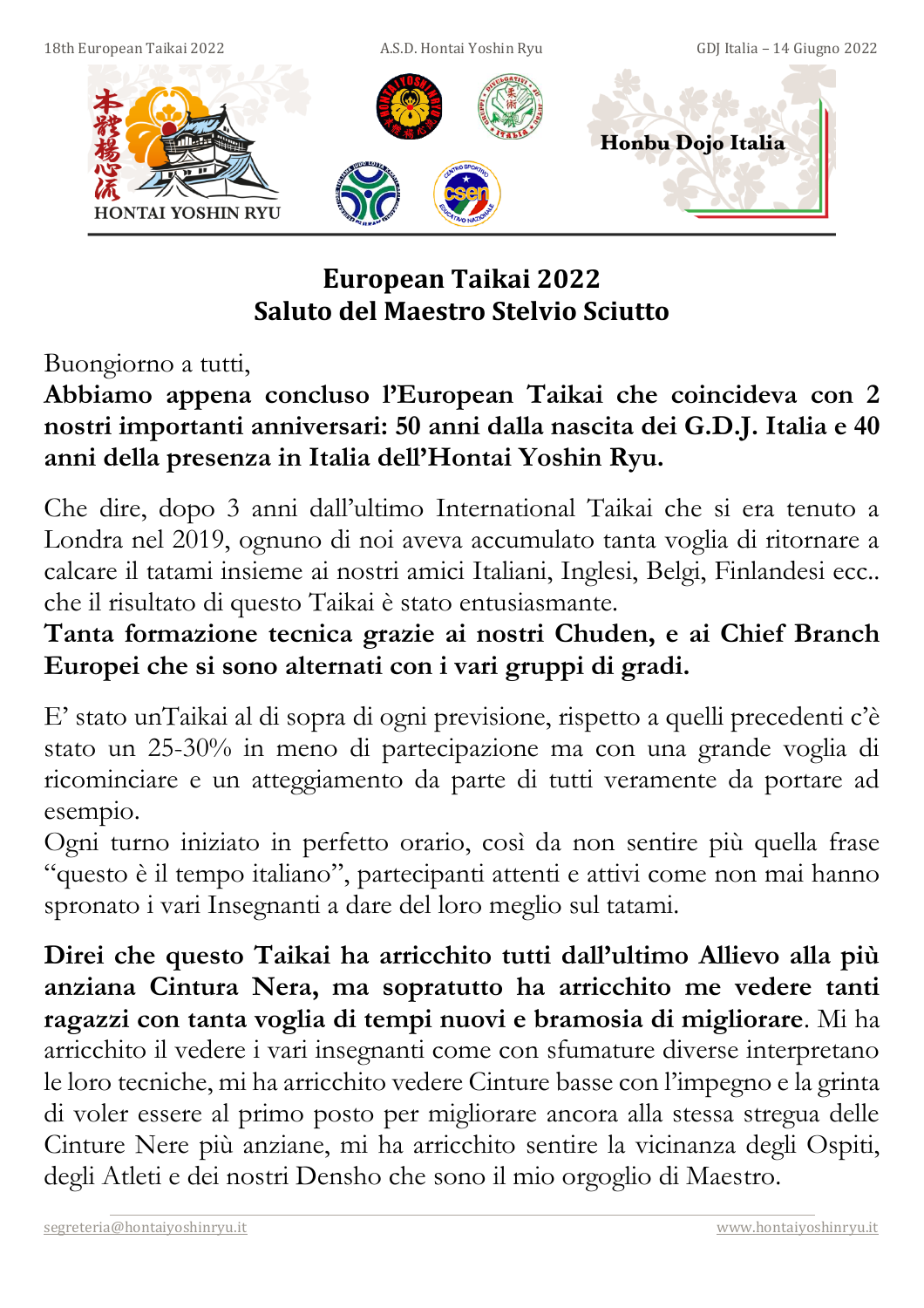**La serata del Kangei- kai (il nostro vecchio Sayonara Party) carica di emozioni nel riconoscere tutte le persone che hanno contribuito alla crescita dei G.D.J. Italia prima e dell' Hontai Yoshin Ryu dopo.** 

Ho fatto solo una pecca e a posteriori voglio ringraziare tutti coloro che si sono adoperati per la buona riuscita dell'organizzazione, in primis Giulia Cipriani per le sue continue e interessanti intuizioni e per la perfetta gestione delle registrazioni all'evento e l'estrema cura nei dettagli, sua l'idea dei porta tovaglioli che hanno arricchito le nostre tavole, sempre pronta ad ogni soluzione, un grazie sentito anche a Giada Berenato e Giuliano Caiati per la gestione della Segreteria e alla nostra piccola Giadina per le riprese con il drone, che sicuramente una volta montate saranno straordinarie.

**Devo chiedere però a tutti una grande responsabilità, utilizzate foto per i Social ma non divulgate filmati degli insegnanti**, ci sono regole di privacy che vanno rispettate, ma anche se non ce ne fossero è comunque un segno di rispetto verso di loro.

Abbiamo un sito web che dovrebbe essere di tutti, mandate le vostre foto e i vostri filmati e state certi che faremo uno speciale reportage su questo Taikai.

**Grazie ancora a tutti per aver reso questo Taikai diverso da quelli precedenti, e posso dirlo senza temere smentita più coinvolgente**, il fatto di ritrovarci dopo 3 anni ha certamente contribuito, ma sono orgoglioso del fatto che ognuno di voi pur nelle situazioni che abbiamo vissuto, è arrivato con tanta voglia di recuperare il tempo perduto e sopratutto senza quelle carenze tecniche che ci si aspetta dopo un così lungo periodo di difficolta negli allenamenti.

**Il nostro Soke è veramente dispiaciuto di non essere stato in grado di partecipare, ma ci siamo già messi in condizione di averlo tra noi all'inizio dell'anno prossimo** e come siamo abituati a fare, avremo nuove idee per l'anno prossimo che ci consentiranno di ripartire a fare dell'Hontai Yoshin Ryu Italiano un esempio nel mondo.

> **Grazie a tutti,** M° Stelvio Sciutto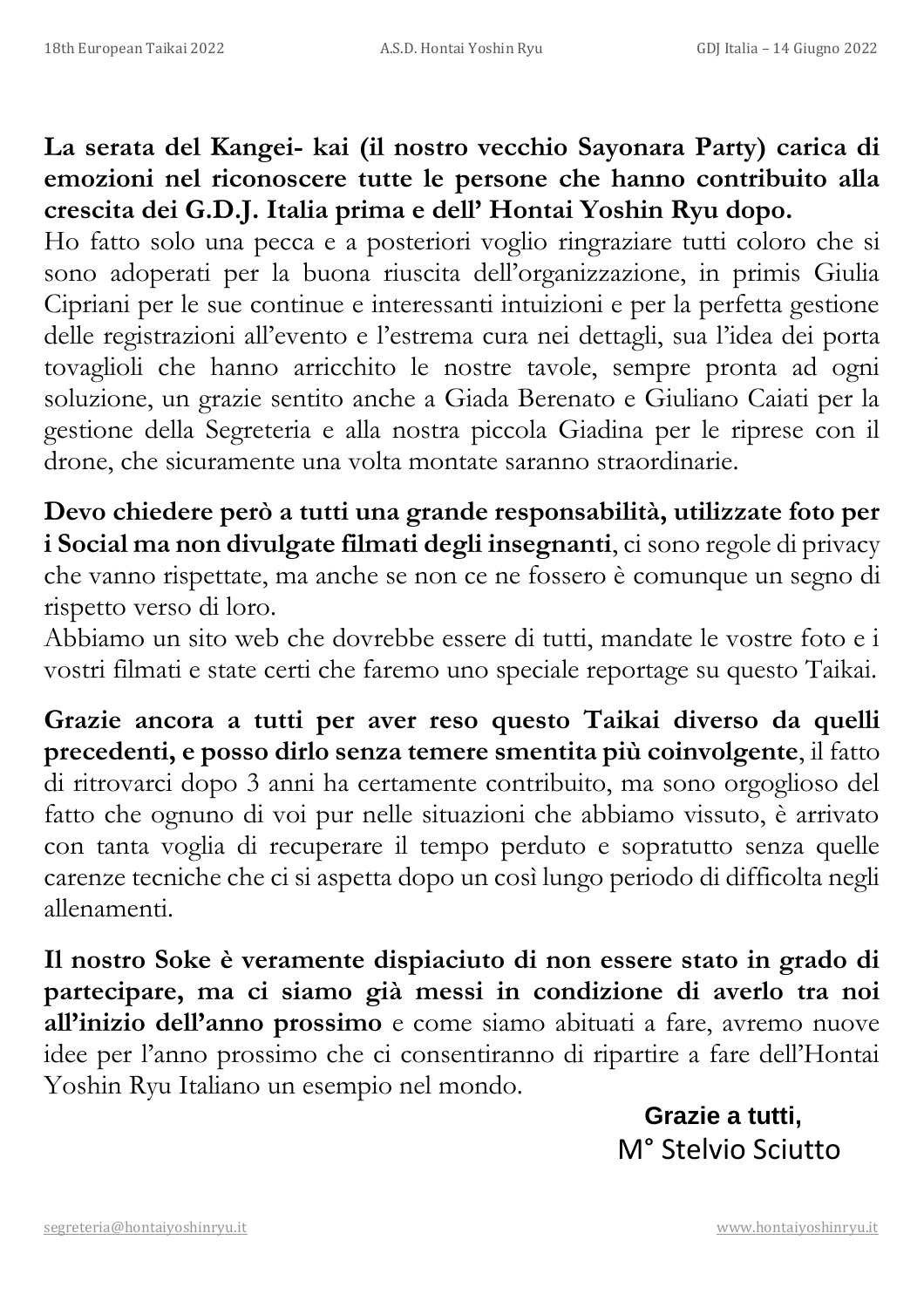#### Good morning everyone,

## **We have just concluded the European Taikai marking our two important anniversaries: 50 years since the foundation of the G.D.J. Italy and 40 years of Hontai Yoshin Ryu's presence in Italy.**

What can I say, after 3 years from the last International Taikai which was held in London in 2019, each of us had accumulated a great desire to return to set foot on the tatami together with our Italian, English, Belgian, Finnish friends, etc. that the result of this Taikai was thrilling.

## **We had a great technical training thanks to our Chuden, and to the European Chief Branches who alternated with the various groups.**

**This Taikai was above all expectations**, compared to the previous ones there was a 25-30% less participation but with a great desire to start over and an attitude on the part of everyone that really should be taken as an example. Each shift started on time, so as to no longer hear that phrase "this is Italian time", attentive and active participants as never before have encouraged the various teachers to give their best on the mat.

**I would say that this Taikai has enriched everyone from the newest student to the oldest Black Belt, but above all it has enriched me to see so many people with a great desire for new times and a desire to improve**. It has enriched me to see the various teachers how they interpret their techniques with different shades, it has enriched me to see lower belts with the commitment and determination of wanting to be in the first line to improve even more in the same way as the older Black Belts, it has enriched to feel the closeness of the Guests, the Athletes and our Densho who are my pride as a Teacher.

**The evening of the Kangei-kai (our old Sayonara Party) full of emotions in recognizing all the people who contributed to the growth of G.D.J. Italy first and Hontai Yoshin Ryu after**.